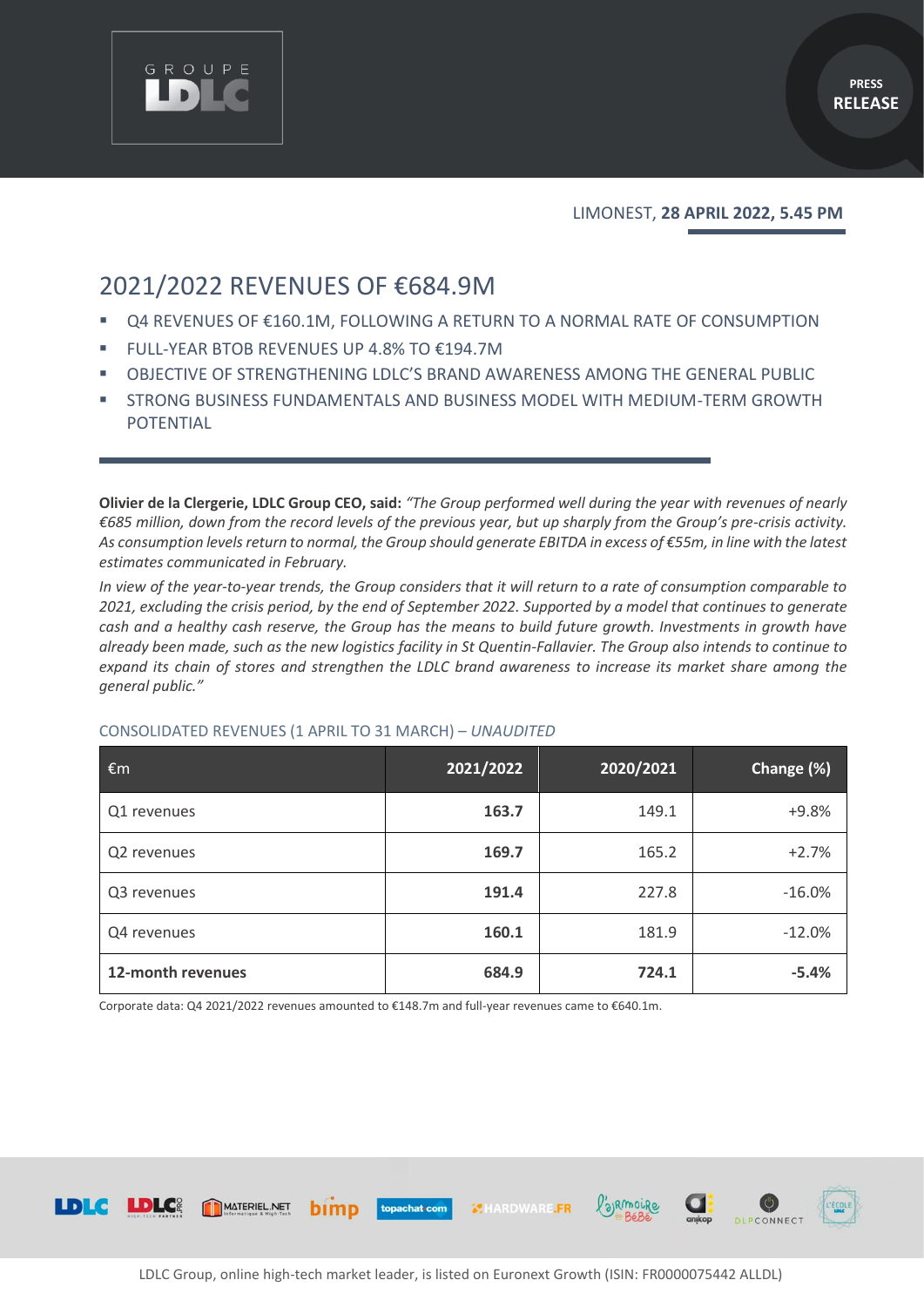

### **Q4 2021/2022 revenues: €160.1m (down 12.0%) following a return to normal consumption patterns**

Over the past quarter, the BtoC business generated revenues of €109.2m, down 15.3%, reflecting a return to non-COVID consumption levels. This level of activity nevertheless remains well above that of 2019, demonstrating that the Group was able to take advantage of the period to gain market share both online and in physical stores. Revenues from LDLC stores for the period came to €21m, compared with €24.7m in the fourth quarter of the previous financial year and €15.6m in the equivalent quarter in 2019.

The BtoB business performed well with Q4 2021/2022 revenues of €47.7m, compared with €50.1m the previous year.

Revenues from other businesses grew to €3.2m (up 15%) during the period, compared to €2.8m last year. Childcare brand L'Armoire de Bébé continued to grow with quarterly revenues up 12.5% to €2.1m.

#### **Annual revenues of €684.9m (down 5.4% vs. €724.1m in 2020/2021)**

2021/2022 consolidated revenues came to €684.9m, down 5.4% compared to last year's record performance. After a first half of growth, the Group had to deal with a market environment disrupted by difficulties in the supply of graphics cards during key periods (Black Friday and Christmas) combined with a return to a normal consumption level in the BtoC business.

BtoC revenues, down 9.2%, amounted to €477.6m compared to €526.2m in 2020/2021 but show growth of 47.6% compared to 2019/2020 revenues of €323.6m. LDLC store revenues (62 LDLC stores in France at 31 March 2022) rose by 4.7% to €90.3m. The Group's stores (all chains combined) posted combined revenues of €120.6 million, up 2.7%.

The BtoB business grew by 4.8% over the full financial year to €194.7m (€185.9m in 2020-2021), reflecting the strong business momentum in the first half of the year.

Other businesses posted total full-year revenues of €12.6m, up 5.1% from €12.0m in FY 2020/2021. Childcare brand L'Armoire de Bébé posted annual revenues of €8.4 million, up 7.9%, and continued its growth trajectory, driven by its online reputation and the opening of four new points of sale during the financial year.

#### RECENT NEWS AND OUTLOOK

#### **A new logistics tool to support business growth**

The LDLC Group is continuing to develop the new approximately 28,000 sqm warehouse in St Quentin-Fallavier, which will replace the existing 21,000 sqm logistics structure that is no longer suited to the Group's fully multichannel organisation. This warehouse should be operational after summer 2022. The Group has nevertheless given itself the option of postponing its opening until 2023 if there is any doubt regarding its completion.

With optimised storage space and a state-of-the-art, largely automated logistics tool, this new site will make it possible to handle the increase in business in the years to come and the development of the store network, with openings set to accelerate over the coming months in line with the opportunities offered by the various brands of the LDLC Group.

In addition to improving logistical performance, the tool has been designed to reduce the time-consuming and tiring tasks of the teams and is fully in line with the quality of life at work approach advocated by the Group.

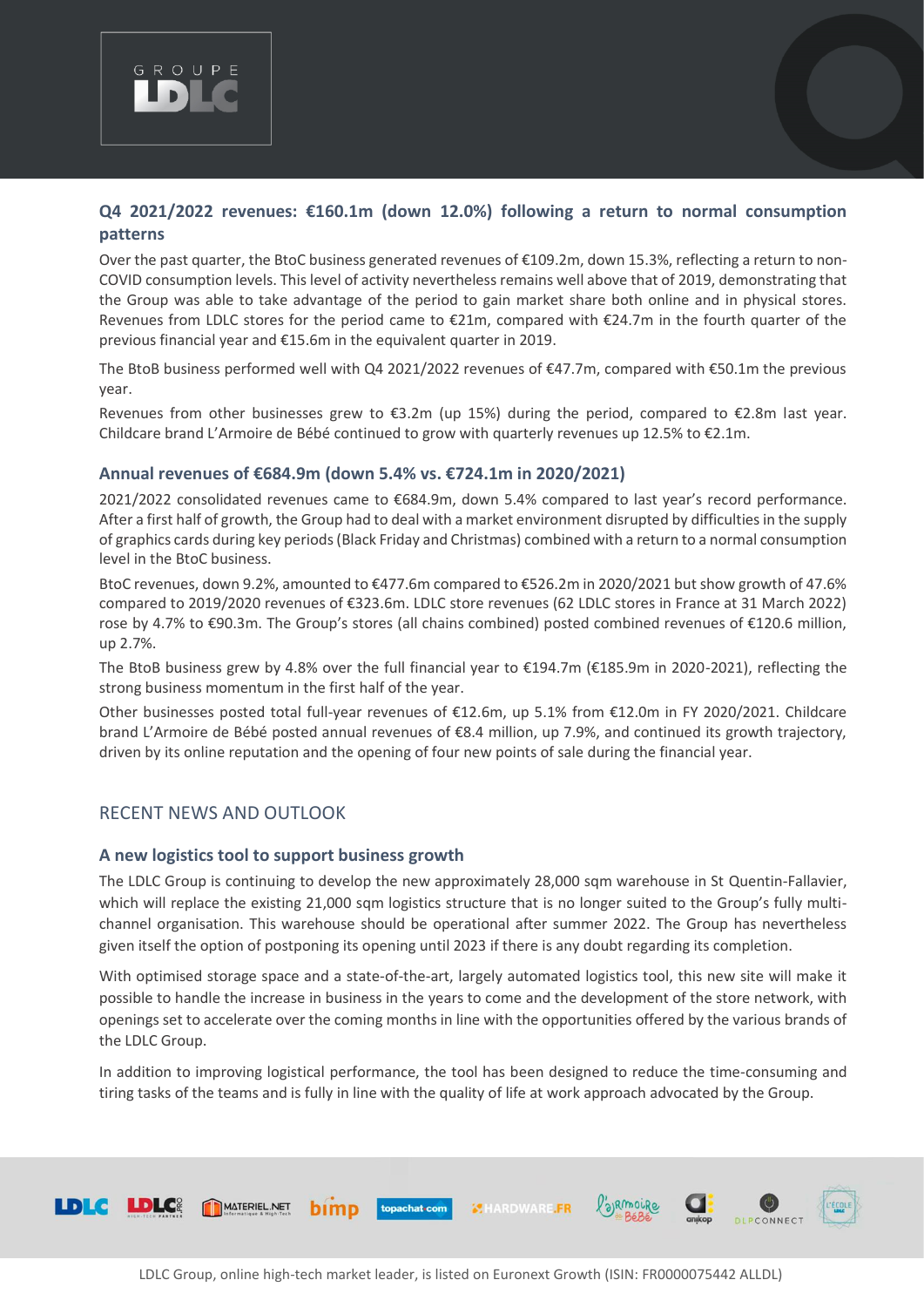

#### **Communication campaign targeting the general public**

The LDLC Group will launch a television communication campaign in the coming weeks. This campaign, which will be spread over several periods until the end of 2022, aims to increase awareness of the LDLC brand and its activity in a context of increased visibility for the Group (4-day week, "Undercover Boss" programme).

Through this campaign, the Group wishes to consolidate its position as a specialist in high-tech equipment capable of addressing the needs and concerns of all. The Group will thus showcase its network of stores and its accessibility to all consumers in every situation, from finding the right equipment through teams of enthusiasts who know how to advise on the right product for each individual, to finding solutions for troubleshooting or improving an existing hardware installation at a lower cost and with a view to extending the life of the products. The LDLC Group, currently known mainly by enthusiasts, will show through this campaign that everyone can be a customer, and that, with the constant development of the physical network, it operates as close as possible to each customer, with the ability to provide advice and solutions for every use: family, gaming, remote working or even professional use for all VSEs/SMEs.

#### **Ambitions**

As mentioned previously, the Group does not expect a return to positive comparative figures before the end of September 2022 due to a return to a non-crisis rate of consumption. Nevertheless, these economic fluctuations have no impact on the durability, development, relevance and efficiency of the LDLC Group's economic model. Against this backdrop, the Group will use the period to build its model, strengthen its reputation for the years ahead and continue to develop.

With a healthy financial situation and strong cash generation, the LDLC Group remains ambitious and has the means to progress, invest and thus become a major player in the French market both with private individuals and professionals. In addition, the Group remains open to all opportunities to expand beyond the borders and develop new markets.